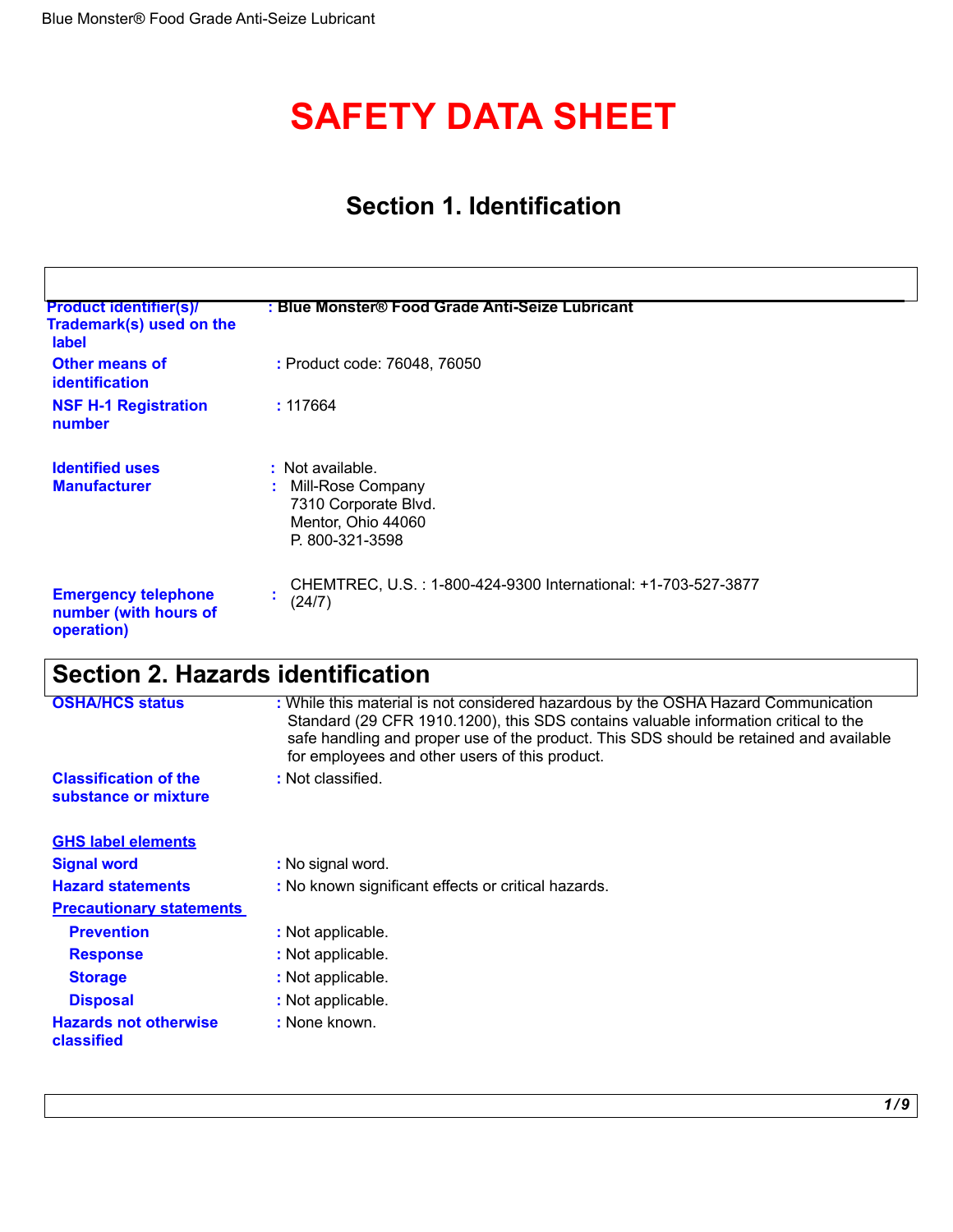# **Section 3. Composition/information on ingredients**

**Substance/mixture : Mixture Other means of : 56100 identification** 

**There are no ingredients present which, within the current knowledge of the supplier and in the concentrations applicable, are classified as hazardous to health or the environment and hence require reporting in this section.** 

**Occupational exposure limits, if available, are listed in Section 8.** 

### **Section 4. First aid measures**

| <b>Description of necessary first aid measures</b> |                                                                                                                                                                                                                                        |
|----------------------------------------------------|----------------------------------------------------------------------------------------------------------------------------------------------------------------------------------------------------------------------------------------|
| <b>Eye contact</b>                                 | Immediately flush eyes with plenty of water, occasionally lifting the upper and lower<br>eyelids. Check for and remove any contact lenses. Get medical attention if irritation                                                         |
| <b>Inhalation</b>                                  | occurs.<br>Remove victim to fresh air and keep at rest in a position comfortable for breathing. Get<br>medical attention if symptoms occur.                                                                                            |
| <b>Skin contact</b><br><b>Ingestion</b>            | Flush contaminated skin with plenty of water. Get medical attention if symptoms occur.<br>Wash out mouth with water. Do not induce vomiting unless directed to do so by medical<br>personnel. Get medical attention if symptoms occur. |

| <b>Potential acute health effects</b> |                                                                                      |
|---------------------------------------|--------------------------------------------------------------------------------------|
| <b>Eye contact</b>                    | : No known significant effects or critical hazards.                                  |
| <b>Inhalation</b>                     | : No known significant effects or critical hazards.                                  |
| <b>Skin contact</b>                   | : No known significant effects or critical hazards.                                  |
| <b>Ingestion</b>                      | : No known significant effects or critical hazards.                                  |
| <b>Over-exposure signs/symptoms</b>   |                                                                                      |
| <b>Eye contact</b>                    | : No known significant effects or critical hazards.                                  |
| <b>Inhalation</b>                     | : No known significant effects or critical hazards.                                  |
| <b>Skin contact</b>                   | : No known significant effects or critical hazards.                                  |
| <b>Ingestion</b>                      | : No known significant effects or critical hazards.                                  |
|                                       | Indication of immediate medical attention and special treatment needed, if necessary |
| <b>Notes to physician</b>             | : Treat symptomatically.                                                             |
| <b>Specific treatments</b>            | : No specific treatment.                                                             |
| <b>Protection of first-aiders</b>     | : No special protection is required.                                                 |

**See toxicological information (Section 11)** 

| <b>Section 5. Fire-fighting measures</b>             |                                                                |  |
|------------------------------------------------------|----------------------------------------------------------------|--|
| <b>Extinguishing media</b>                           |                                                                |  |
| <b>Suitable extinguishing</b><br>media               | : Use dry chemical, carbon dioxide, water spray (fog) or foam. |  |
| <b>Unsuitable extinguishing</b><br>media             | : None known.                                                  |  |
| <b>Specific hazards arising</b><br>from the chemical | : No specific fire or explosion hazard.                        |  |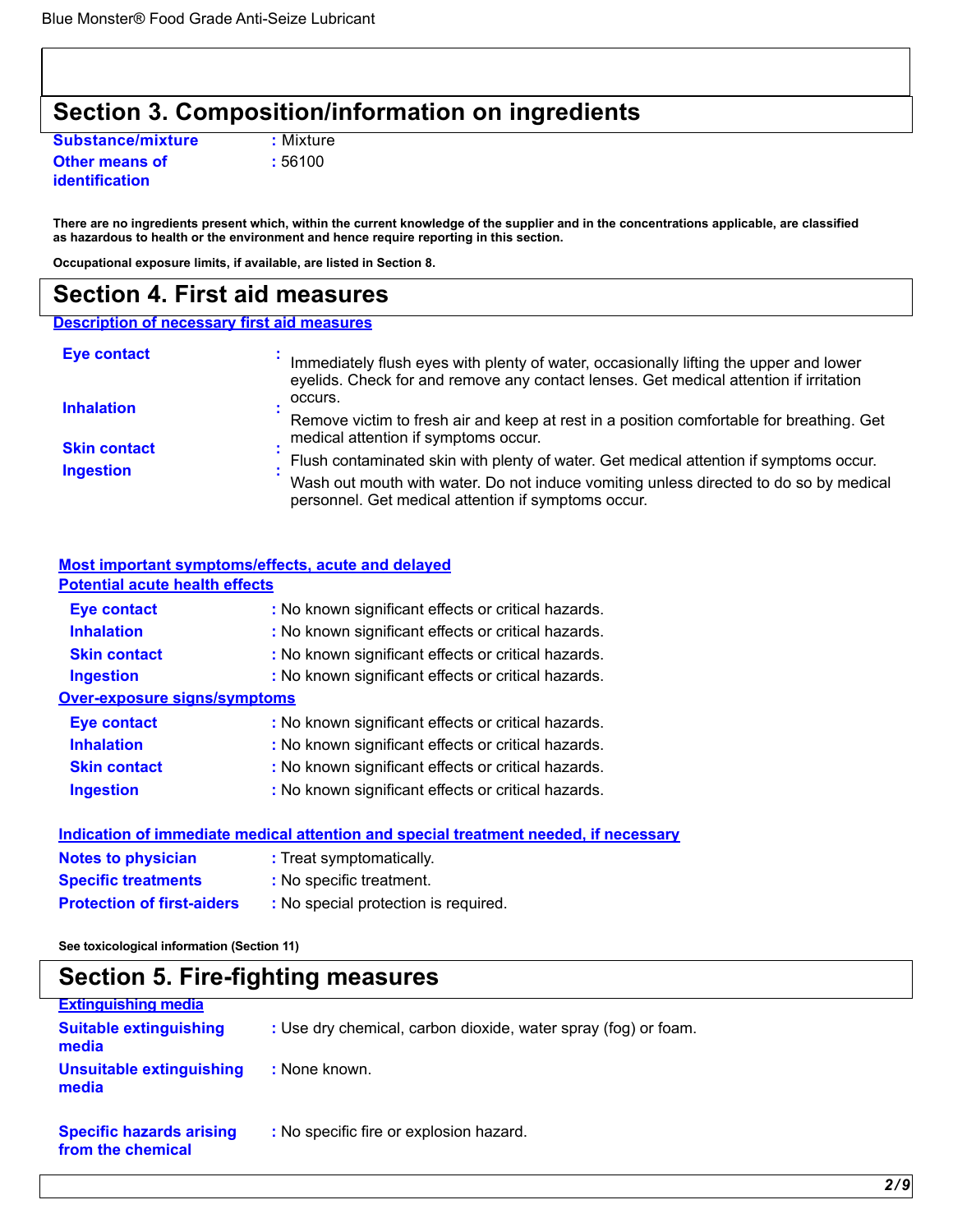# **Section 5. Fire-fighting measures**

| <b>Hazardous thermal</b><br>decomposition products       | : Decomposition products may include the following materials:<br>carbon dioxide<br>carbon monoxide<br>halogenated compounds<br>metal oxide/oxides                                                   |
|----------------------------------------------------------|-----------------------------------------------------------------------------------------------------------------------------------------------------------------------------------------------------|
| <b>Special protective actions</b><br>for fire-fighters   | : Promptly isolate the scene by removing all persons from the vicinity of the incident if<br>there is a fire. No action shall be taken involving any personal risk or without suitable<br>training. |
| <b>Special protective</b><br>equipment for fire-fighters | : Fire-fighters should wear appropriate protective equipment and self-contained breathing<br>apparatus (SCBA) with a full face-piece operated in positive pressure mode.                            |

# **Section 6. Accidental release measures**

|                                                                             | <b>Personal precautions, protective equipment and emergency procedures</b>                                                                                                                                                                                                                                                                                                                                                                                                                                                                                                       |     |
|-----------------------------------------------------------------------------|----------------------------------------------------------------------------------------------------------------------------------------------------------------------------------------------------------------------------------------------------------------------------------------------------------------------------------------------------------------------------------------------------------------------------------------------------------------------------------------------------------------------------------------------------------------------------------|-----|
| For non-emergency<br>personnel                                              | : Put on appropriate personal protective equipment.                                                                                                                                                                                                                                                                                                                                                                                                                                                                                                                              |     |
| For emergency responders                                                    | : If specialized clothing is required to deal with the spillage, take note of any information<br>in Section 8 on suitable and unsuitable materials. See also the information in "For non-<br>emergency personnel".                                                                                                                                                                                                                                                                                                                                                               |     |
| <b>Environmental precautions</b>                                            | : Avoid dispersal of spilled material and runoff and contact with soil, waterways, drains<br>and sewers. Inform the relevant authorities if the product has caused environmental<br>pollution (sewers, waterways, soil or air).                                                                                                                                                                                                                                                                                                                                                  |     |
| <b>Small spill</b>                                                          | Methods and materials for containment and cleaning up                                                                                                                                                                                                                                                                                                                                                                                                                                                                                                                            |     |
| Large                                                                       | Move containers from spill area. Vacuum or sweep up material and place in a<br>designated, labeled waste container. Dispose of via a licensed waste disposal<br>contractor.                                                                                                                                                                                                                                                                                                                                                                                                      |     |
|                                                                             | Move containers from spill area. Prevent entry into sewers, water courses, basements<br>or confined areas. Vacuum or sweep up material and place in a designated, labeled<br>waste container. Dispose of via a licensed waste disposal contractor. Note: see<br>Section 1 for emergency contact information and Section 13 for waste disposal.                                                                                                                                                                                                                                   |     |
| <b>Advice on general</b><br>occupational hygiene                            | Section 7. Handling and storage                                                                                                                                                                                                                                                                                                                                                                                                                                                                                                                                                  |     |
| <b>Precautions for safe handling</b><br><b>Protective measures</b>          | Put on appropriate personal protective equipment (see Section 8).                                                                                                                                                                                                                                                                                                                                                                                                                                                                                                                |     |
| <b>Conditions for safe storage, :</b><br>including any<br>incompatibilities | Eating, drinking and smoking should be prohibited in areas where this material is<br>handled, stored and processed. Workers should wash hands and face before<br>eating, drinking and smoking. See also Section 8 for additional information on<br>hygiene measures.                                                                                                                                                                                                                                                                                                             |     |
|                                                                             | Store in accordance with local regulations. Store in original container protected from<br>direct sunlight in a dry, cool and well-ventilated area, away from incompatible<br>materials (see Section 10) and food and drink. Keep container tightly closed and<br>sealed until ready for use. Containers that have been opened must be carefully<br>resealed and kept upright to prevent leakage. Do not store in unlabeled containers.<br>Use appropriate containment to avoid environmental contamination. See Section 10<br>for incompatible materials before handling or use. |     |
|                                                                             |                                                                                                                                                                                                                                                                                                                                                                                                                                                                                                                                                                                  | 3/9 |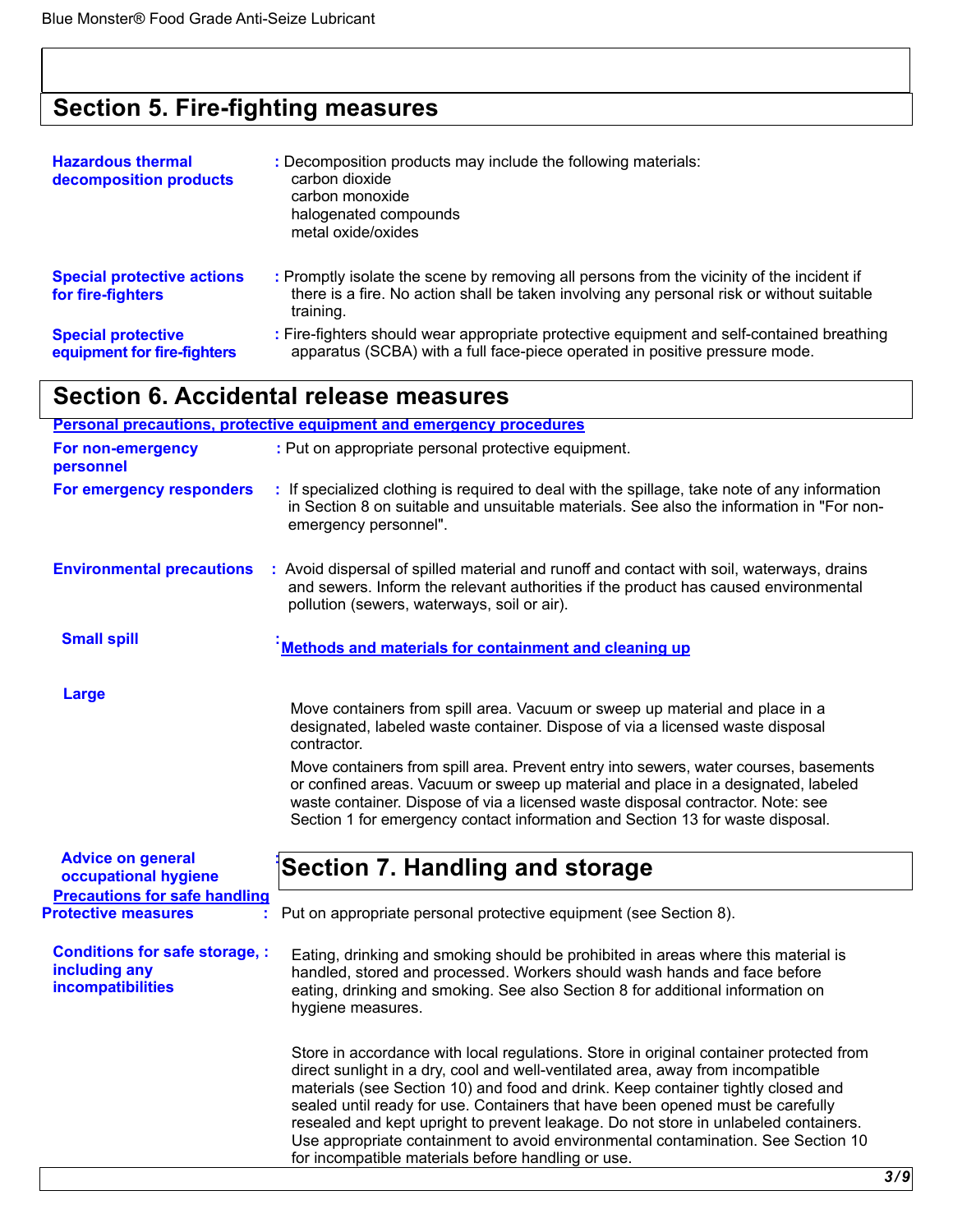# **Section 8. Exposure controls/personal protection**

| <b>Control parameters</b>                 |                                                                                                                                                                                                                                                                                     |
|-------------------------------------------|-------------------------------------------------------------------------------------------------------------------------------------------------------------------------------------------------------------------------------------------------------------------------------------|
| <b>United States</b>                      |                                                                                                                                                                                                                                                                                     |
| <b>Occupational exposure limits</b>       |                                                                                                                                                                                                                                                                                     |
| None.                                     |                                                                                                                                                                                                                                                                                     |
| <b>Canada</b>                             |                                                                                                                                                                                                                                                                                     |
| <b>Occupational exposure limits</b>       |                                                                                                                                                                                                                                                                                     |
| None.                                     |                                                                                                                                                                                                                                                                                     |
| <b>Appropriate engineering</b>            | : Good general ventilation should be sufficient to control worker exposure to<br>airborne contaminants.                                                                                                                                                                             |
| controls                                  | : Emissions from ventilation or work process equipment should be checked to                                                                                                                                                                                                         |
| <b>Environmental exposure</b><br>controls | ensure they comply with the requirements of environmental protection<br>legislation.                                                                                                                                                                                                |
| <b>Individual protection measures</b>     | Wash hands, forearms and face thoroughly after handling chemical products, before                                                                                                                                                                                                   |
| <b>Hygiene measures</b>                   | : eating, smoking and using the lavatory and at the end of the working period. Ensure<br>that eyewash stations and safety showers are close to the workstation location.                                                                                                            |
| <b>Eye/face protection</b>                | . Safety eyewear complying with an approved standard should be used when a risk<br>assessment indicates this is necessary to avoid exposure to liquid splashes, mists,<br>gases or dusts.                                                                                           |
| <b>Skin protection</b>                    |                                                                                                                                                                                                                                                                                     |
| <b>Hand protection</b>                    | Chemical-resistant, impervious gloves complying with an approved standard should be<br>worn at all times when handling chemical products if a risk assessment indicates this<br>is necessary.                                                                                       |
| <b>Body protection</b>                    | : Personal protective equipment for the body should be selected based on the task being<br>performed and the risks involved and should be approved by a specialist before<br>handling this product.                                                                                 |
| <b>Other skin protection</b>              | : Appropriate footwear and any additional skin protection measures should be selected<br>based on the task being performed and the risks involved and should be approved by<br>a specialist before handling this product.                                                           |
| <b>Respiratory protection</b>             | : Based on the hazard and potential for exposure, select a respirator that meets the<br>appropriate standard or certification. Respirators must be used according to a<br>respiratory protection program to ensure proper fitting, training, and other<br>important aspects of use. |

# **Section 9. Physical and chemical properties**

### **Appearance**

| <b>Physical state</b>            |   | Semi-solid.                             |
|----------------------------------|---|-----------------------------------------|
| <b>Color</b>                     |   | Off-white.                              |
| <b>Odor</b>                      |   | Mild.                                   |
| <b>Odor threshold</b>            |   | Not available.                          |
| рH                               |   | Not available.                          |
| <b>Melting point</b>             |   | Not available.                          |
| <b>Boiling point</b>             |   | Not available.                          |
| <b>Flash point</b>               |   | Open cup: 204.44°C (400°F) [Cleveland.] |
| <b>Evaporation rate</b>          | ٠ | Not available.                          |
| <b>Flammability (solid, gas)</b> |   | Not available.                          |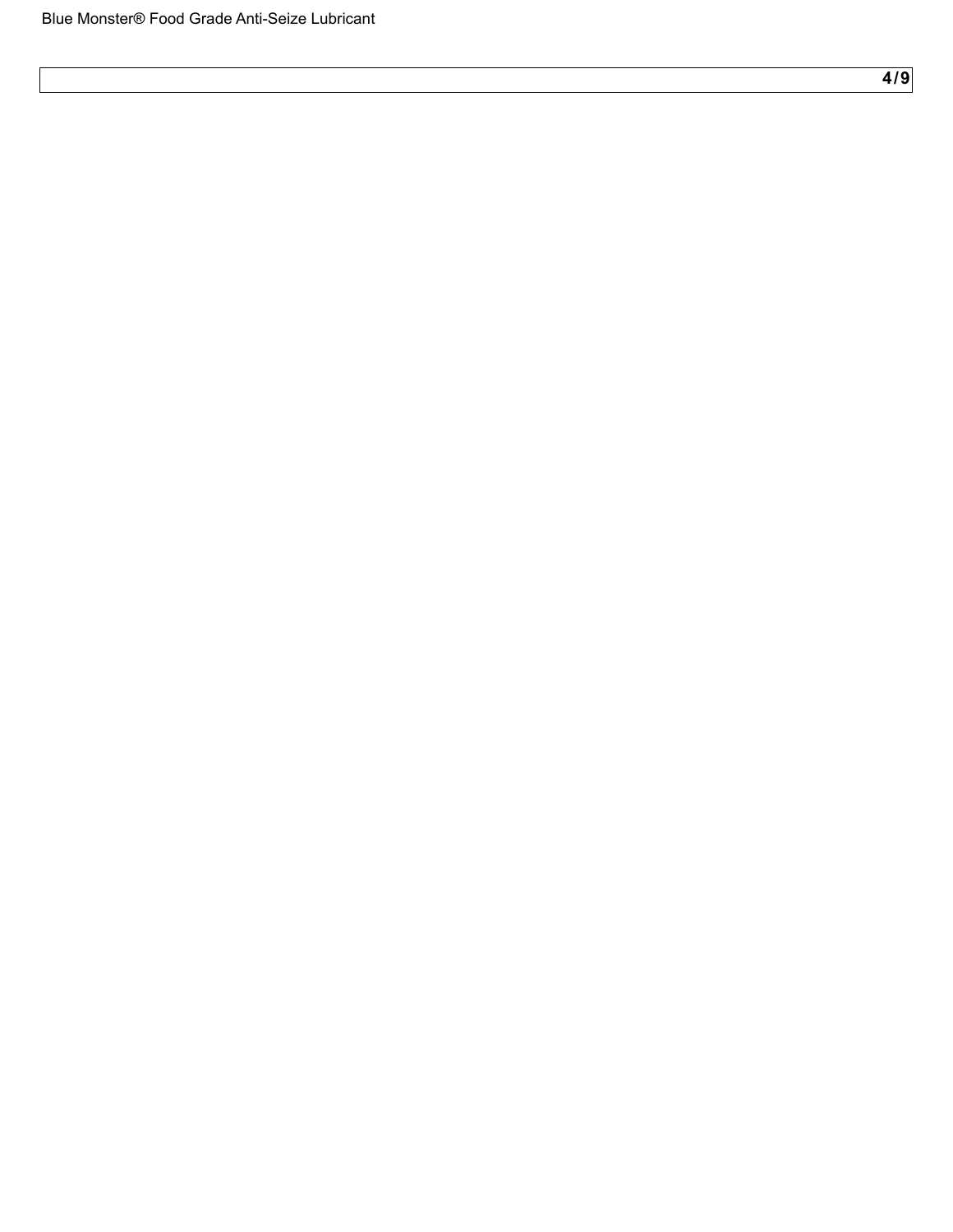# **Section 9. Physical and chemical properties**

| Lower and upper explosive<br>(flammable) limits   | : Not available.      |
|---------------------------------------------------|-----------------------|
| <b>Vapor pressure</b>                             | : Not available.      |
| <b>Vapor density</b>                              | : Not available.      |
| <b>Relative density</b>                           | $: 1.18$ g/ml         |
| <b>Solubility</b>                                 | : Insoluble in water. |
| <b>Partition coefficient: n-</b><br>octanol/water | : Not available.      |
| <b>Auto-ignition temperature</b>                  | : Not available.      |
| <b>Decomposition temperature</b>                  | : Not available.      |
| <b>Viscosity</b>                                  | : Not available.      |
| Flow time (ISO 2431)                              | : Not available.      |

# **Section 10. Stability and reactivity**

| <b>Reactivity</b>                                   | : No specific test data related to reactivity available for this product or its ingredients.              |
|-----------------------------------------------------|-----------------------------------------------------------------------------------------------------------|
| <b>Chemical stability</b>                           | : The product is stable.                                                                                  |
| <b>Possibility of hazardous</b><br><b>reactions</b> | : Under normal conditions of storage and use, hazardous reactions will not occur.                         |
| <b>Conditions to avoid</b>                          | : Do not heat above flash point.                                                                          |
| <b>Incompatible materials</b>                       | : Reactive or incompatible with the following materials: oxidizing materials and acids.                   |
| <b>Hazardous decomposition</b><br>products          | : Under normal conditions of storage and use, hazardous decomposition products should<br>not be produced. |

# **Section 11. Toxicological information**

### **Information on toxicological effects**

### **Acute toxicity**

There is no data available.

**Irritation/Corrosion**

There is no data available.

### **Sensitization**

There is no data available.

**Mutagenicity**

There is no data available.

**Carcinogenicity**

There is no data available.

### **Reproductive toxicity**

There is no data available.

### **Teratogenicity**

There is no data available.

### **Specific target organ toxicity (single exposure)**

There is no data available.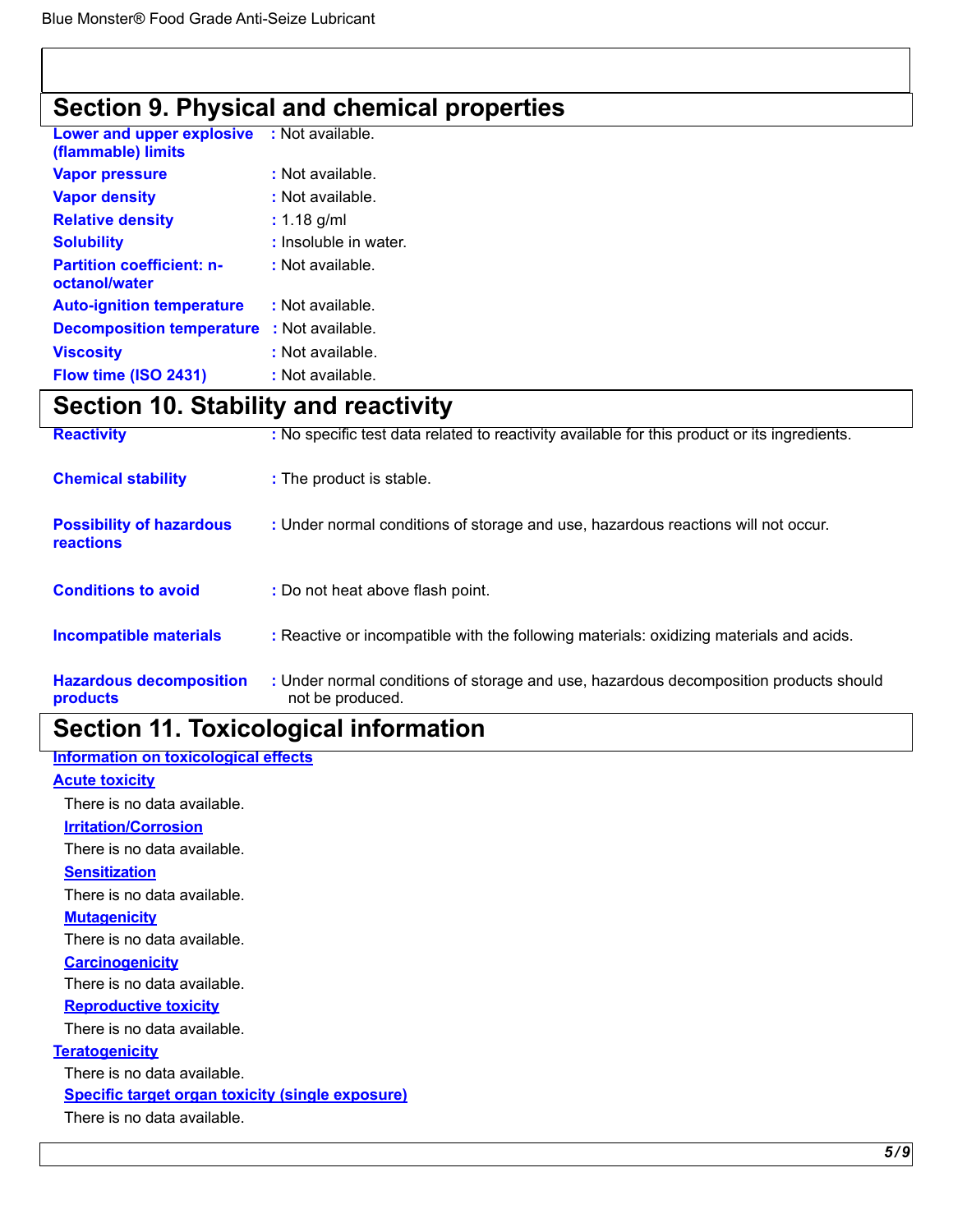# **Section 11. Toxicological information**

**Specific target organ toxicity (repeated exposure)** 

There is no data available.

**Aspiration hazard** 

There is no data available.

| <b>Information on the likely</b><br>routes of exposure | : Dermal contact. Eye contact. Inhalation. Ingestion. |
|--------------------------------------------------------|-------------------------------------------------------|
| <b>Potential acute health effects</b>                  |                                                       |
| <b>Eye contact</b>                                     | : No known significant effects or critical hazards.   |
| <b>Inhalation</b>                                      | : No known significant effects or critical hazards.   |
| <b>Skin contact</b>                                    | : No known significant effects or critical hazards.   |
| <b>Ingestion</b>                                       | : No known significant effects or critical hazards.   |
|                                                        |                                                       |

|  |  |  |  | Symptoms related to the physical, chemical and toxicological characteristics |
|--|--|--|--|------------------------------------------------------------------------------|
|  |  |  |  |                                                                              |

| Eye contact         | : No known significant effects or critical hazards. |
|---------------------|-----------------------------------------------------|
| <b>Inhalation</b>   | : No known significant effects or critical hazards. |
| <b>Skin contact</b> | : No known significant effects or critical hazards. |
| <b>Ingestion</b>    | : No known significant effects or critical hazards. |

### **Delayed and immediate effects and also chronic effects from short and long term exposure Short term exposure**

| <b>Potential immediate</b><br>effects   | : No known significant effects or critical hazards. |  |  |  |  |
|-----------------------------------------|-----------------------------------------------------|--|--|--|--|
| <b>Potential delayed effects</b>        | : No known significant effects or critical hazards. |  |  |  |  |
| <b>Long term exposure</b>               |                                                     |  |  |  |  |
| <b>Potential immediate</b><br>effects   | : No known significant effects or critical hazards. |  |  |  |  |
| <b>Potential delayed effects</b>        | : No known significant effects or critical hazards. |  |  |  |  |
| <b>Potential chronic health effects</b> |                                                     |  |  |  |  |
| <b>General</b>                          | : No known significant effects or critical hazards. |  |  |  |  |
| <b>Carcinogenicity</b>                  | : No known significant effects or critical hazards. |  |  |  |  |
| <b>Mutagenicity</b>                     | : No known significant effects or critical hazards. |  |  |  |  |
| <b>Teratogenicity</b>                   | : No known significant effects or critical hazards. |  |  |  |  |
| <b>Developmental effects</b>            | : No known significant effects or critical hazards. |  |  |  |  |
| <b>Fertility effects</b>                | : No known significant effects or critical hazards. |  |  |  |  |

### **Numerical measures of toxicity**

**Acute toxicity estimates** 

| <b>Route</b> | <b>ATE value</b> |
|--------------|------------------|
| Oral         | 161244.7 mg/kg   |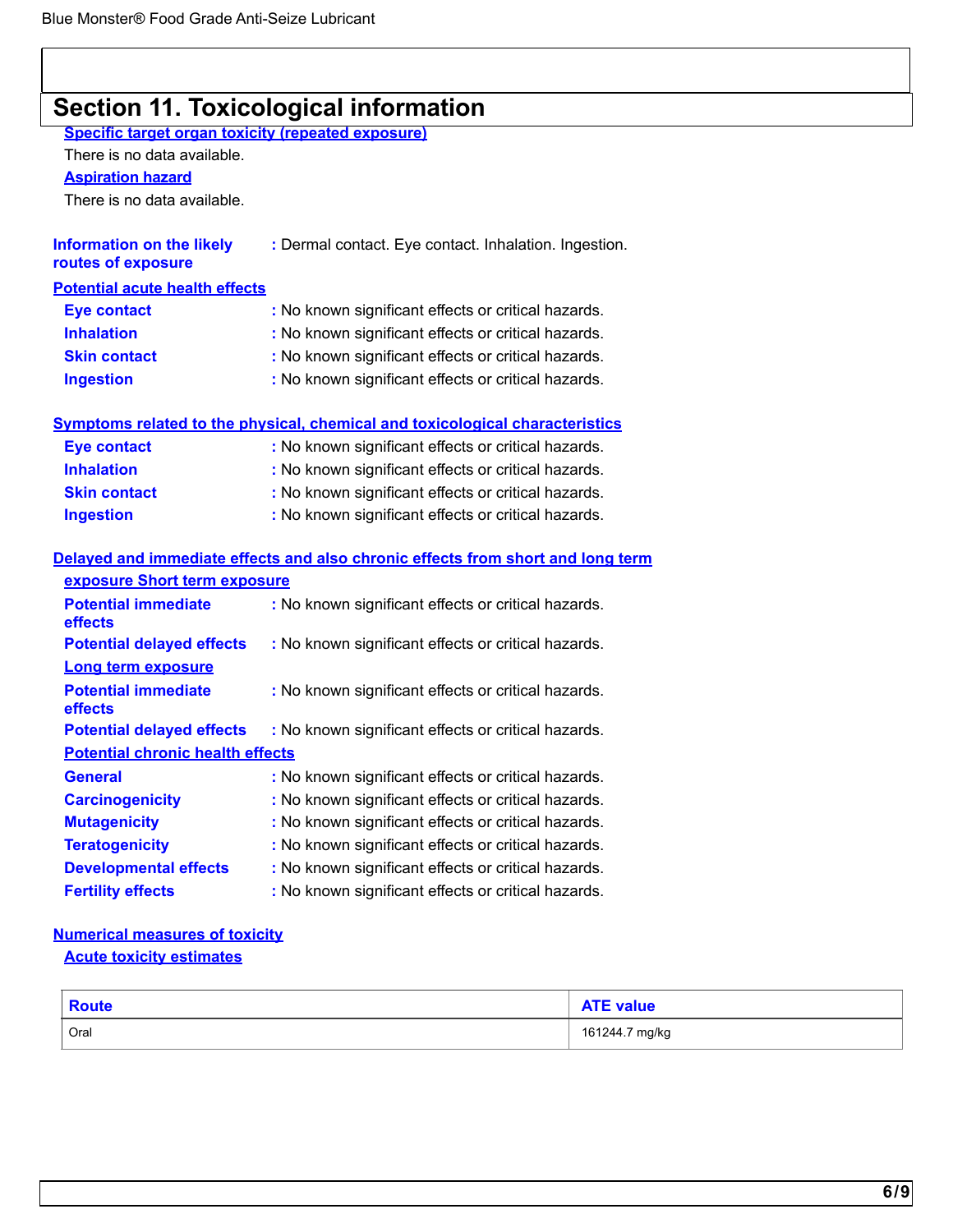## **Section 12. Ecological information**

### **Toxicity**

There is no data available.

### **Persistence and degradability**

There is no data available.

### **Bioaccumulative potential**

There is no data available.

### **Mobility in soil**

**Soil/water partition :** Not available. **coefficient (Koc)** 

### **Other adverse effects** : No known significant effects or critical hazards.

### **Section 13. Disposal considerations**

| <b>Disposal</b><br>methods | The generation of waste should be avoided or minimized wherever possible. Disposal<br>of this product, solutions and any by-products should comply with the requirements of<br>environmental protection and waste disposal legislation and any regional local<br>authority requirements. Dispose of surplus and non-recyclable products via a licensed<br>waste disposal contractor. Waste should not be disposed of untreated to the sewer<br>unless fully compliant with the requirements of all authorities with jurisdiction. Waste<br>packaging should be recycled. Incineration or landfill should only be considered when<br>recycling is not feasible. This material and its container must be disposed of in a safe |
|----------------------------|------------------------------------------------------------------------------------------------------------------------------------------------------------------------------------------------------------------------------------------------------------------------------------------------------------------------------------------------------------------------------------------------------------------------------------------------------------------------------------------------------------------------------------------------------------------------------------------------------------------------------------------------------------------------------------------------------------------------------|
|                            | way. Empty containers or liners may retain some product residues. Avoid dispersal of<br>spilled material and runoff and contact with soil, waterways, drains and sewers.                                                                                                                                                                                                                                                                                                                                                                                                                                                                                                                                                     |

# **Section 14. Transport information**

|                                         | <b>DOT Classification</b> | <b>TDG Classification</b> | <b>IMDG</b>              | <b>IATA</b>              |
|-----------------------------------------|---------------------------|---------------------------|--------------------------|--------------------------|
| <b>UN number</b>                        | Not regulated.            | Not regulated.            | Not regulated.           | Not regulated.           |
| <b>UN proper</b><br>shipping name       | $\overline{\phantom{0}}$  | $\overline{\phantom{0}}$  | $\overline{\phantom{a}}$ | $\overline{\phantom{0}}$ |
| <b>Transport</b><br>hazard<br>class(es) | $\overline{\phantom{0}}$  | $\overline{\phantom{a}}$  | $\overline{\phantom{a}}$ | $\overline{\phantom{a}}$ |
| <b>Packing group</b>                    | $\overline{\phantom{a}}$  | $\overline{\phantom{a}}$  | $\overline{\phantom{a}}$ | $\overline{\phantom{a}}$ |
| <b>Environmental</b><br>hazards         | No.                       | No.                       | No.                      | No.                      |

**AERG :** Not applicable.

**Special precautions for user : Transport within user's premises:** always transport in closed containers that are upright and secure. Ensure that persons transporting the product know what to do in the event of an accident or spillage.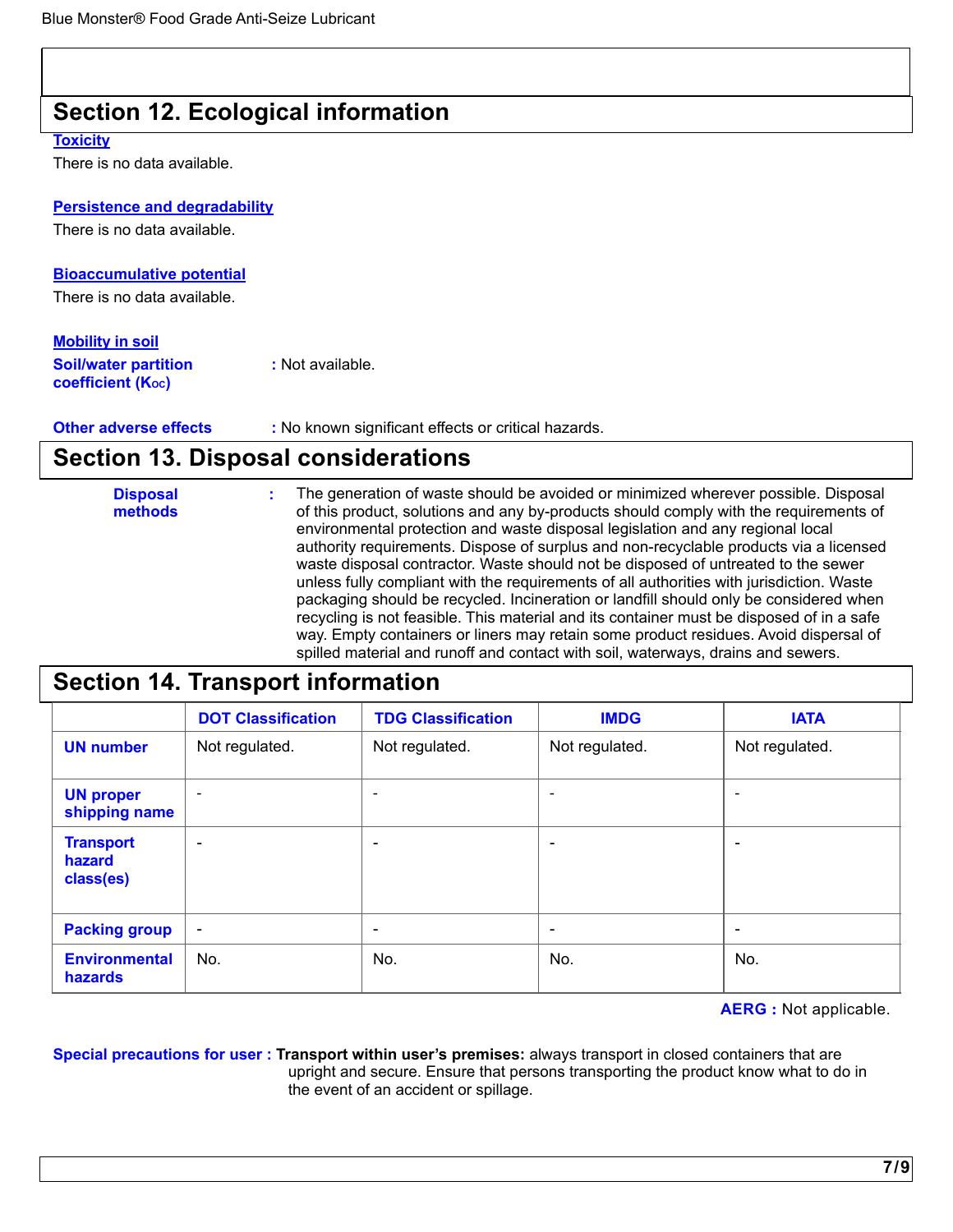|                                                                                   | <b>Section 15. Regulatory information</b>                                                                                                                                                                                                                                                   |  |  |  |  |
|-----------------------------------------------------------------------------------|---------------------------------------------------------------------------------------------------------------------------------------------------------------------------------------------------------------------------------------------------------------------------------------------|--|--|--|--|
| <b>U.S. Federal regulations</b>                                                   | : TSCA 8(a) CDR Exempt/Partial exemption: Not determined<br>United States inventory (TSCA 8b): All components are listed or exempted.<br>TSCA 12(b) one-time export: Ethene, 1,1,2,2-Tetrafluoro-, Homopolymer<br>TSCA 12(b) annual export notification: None of the components are listed. |  |  |  |  |
| <b>Clean Air Act Section</b><br>112 (b) Hazardous Air<br><b>Pollutants (HAPs)</b> | : Not listed                                                                                                                                                                                                                                                                                |  |  |  |  |
| <b>Clean Air Act Section</b><br><b>602 Class I Substances</b>                     | : Not listed                                                                                                                                                                                                                                                                                |  |  |  |  |
| <b>Clean Air Act Section</b><br><b>602 Class II Substances</b>                    | : Not listed                                                                                                                                                                                                                                                                                |  |  |  |  |
| <b>DEA List I Chemicals</b><br>(Precursor Chemicals)                              | : Not listed                                                                                                                                                                                                                                                                                |  |  |  |  |
| <b>DEA List II Chemicals</b><br><b>(Essential Chemicals)</b>                      | : Not listed                                                                                                                                                                                                                                                                                |  |  |  |  |
| <b>SARA 302/304</b>                                                               |                                                                                                                                                                                                                                                                                             |  |  |  |  |
| <b>Composition/information on ingredients</b>                                     |                                                                                                                                                                                                                                                                                             |  |  |  |  |
| No products were found.                                                           |                                                                                                                                                                                                                                                                                             |  |  |  |  |
| <b>SARA 304 RQ</b><br><b>SARA 311/312</b>                                         | : Not applicable.                                                                                                                                                                                                                                                                           |  |  |  |  |
| <b>Classification</b>                                                             | : Not applicable.                                                                                                                                                                                                                                                                           |  |  |  |  |
| <b>Composition/information on ingredients</b>                                     |                                                                                                                                                                                                                                                                                             |  |  |  |  |
| No products were found.                                                           |                                                                                                                                                                                                                                                                                             |  |  |  |  |
| <b>SARA 313</b>                                                                   |                                                                                                                                                                                                                                                                                             |  |  |  |  |
| There is no data available.<br><b>State regulations</b>                           |                                                                                                                                                                                                                                                                                             |  |  |  |  |
| <b>Massachusetts</b>                                                              | : The following components are listed: Hydrous magnesium silicate; Titanium dioxide                                                                                                                                                                                                         |  |  |  |  |
| <b>New York</b>                                                                   | : None of the components are listed.                                                                                                                                                                                                                                                        |  |  |  |  |
| <b>New Jersey</b>                                                                 | : The following components are listed: Hydrous magnesium silicate; Titanium dioxide                                                                                                                                                                                                         |  |  |  |  |
| <b>Pennsylvania</b>                                                               | : The following components are listed: Hydrous magnesium silicate; Ethene, 1,1,2,<br>2-Tetrafluoro-, Homopolymer; Titanium dioxide                                                                                                                                                          |  |  |  |  |
| <b>California Prop. 65</b>                                                        |                                                                                                                                                                                                                                                                                             |  |  |  |  |
| ⚠                                                                                 | <b>WARNING:</b> This product can expose you to Titanium dioxide, which is known to the State of California to cause<br>cancer. For more information go to www.P65Warnings.ca.gov.                                                                                                           |  |  |  |  |
| <b>Canada</b>                                                                     |                                                                                                                                                                                                                                                                                             |  |  |  |  |
| <b>Canadian lists</b>                                                             |                                                                                                                                                                                                                                                                                             |  |  |  |  |
| <b>Canadian NPRI</b>                                                              | : None of the components are listed.                                                                                                                                                                                                                                                        |  |  |  |  |
| <b>CEPA Toxic substances</b>                                                      | : None of the components are listed.                                                                                                                                                                                                                                                        |  |  |  |  |
| <b>Canada inventory (DSL</b>                                                      | : All components are listed or exempted.                                                                                                                                                                                                                                                    |  |  |  |  |

**NDSL)** 

**Inventory list National inventory** 

**Canada** : All components are listed or exempted.